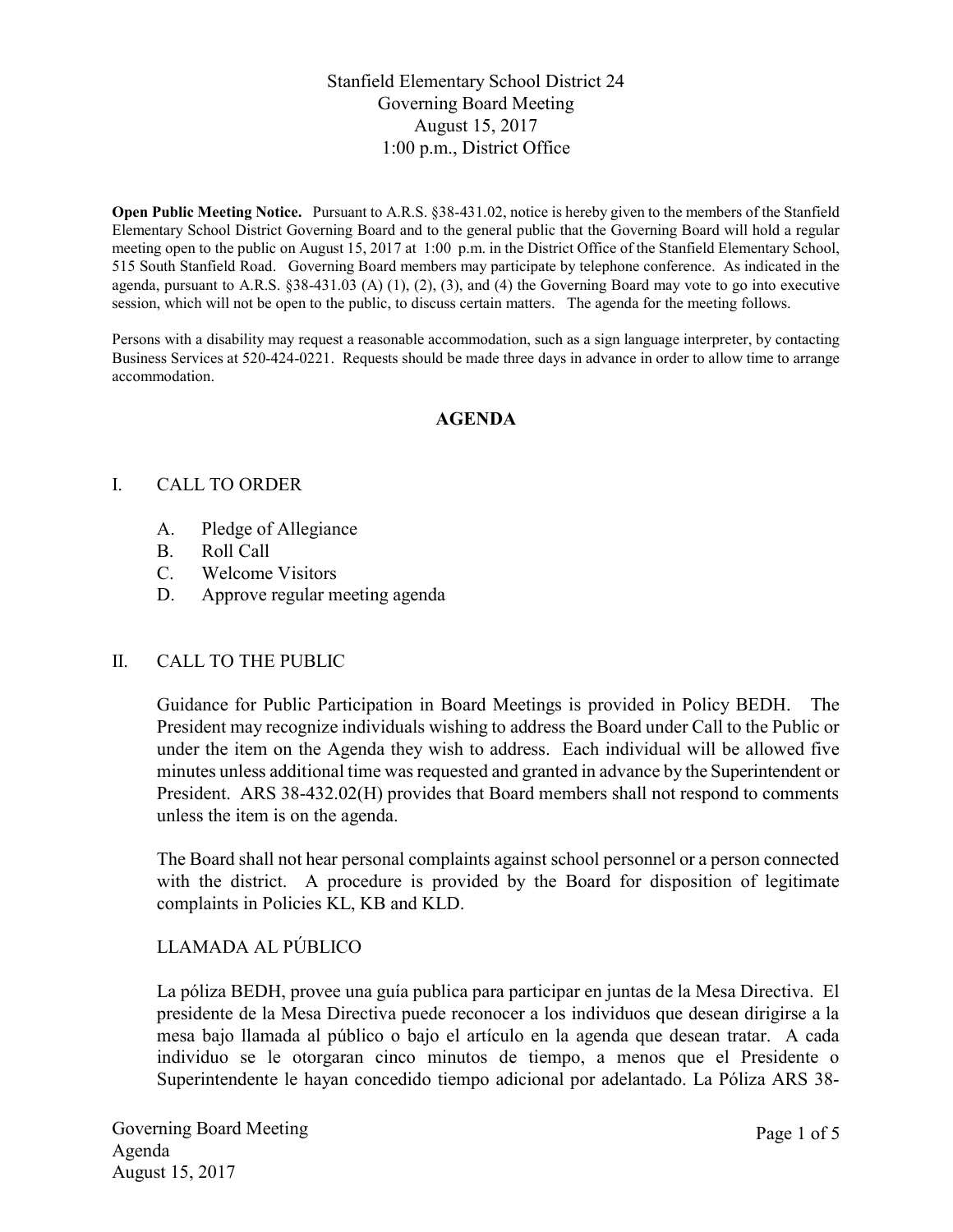432.02 dice que ningún miembro de la mesa responderá a ningún tipo de comentarios de temas que no estén en la agenda.

La mesa no oirá quejas personales en contra de personal de la escuela o personas que tengan alguna conexión con el Distrito. Para este tipo de quejas la mesa provee otro tipo de procedimientos para la disposición de quejas legítimas las cuales se encuentran en las siguientes Pólizas KL, KB, y KLD.

## III. APPROVAL OF MINUTES

Approve the July 14, 2016 regular governing board meeting minutes and August 2, 2016 Special governing board meeting minutes

#### IV. REPORTS

- A. Superintendent's Report
	- 1. Goals for FY18 will align with IAP
	- 2. Opening Sessions
	- 3. Override Update
	- 4. Operations Update
- B. July Public Funds Expenditure Reports (Pages 1-4)
- C. July Student Activities Report (Page 5)
- D. Principal's Report (Page 6)

#### I. NEW BUSINESS ACTION ITEMS – PERSONNEL

All hiring is pending satisfactory completion of background investigation, records verification, and fingerprint report.

- A. Approve Melissa Sadorf, Christopher Lineberry and Elvira Massoud as Qualified Evaluators for the 2017-2018 school year
- B. Approve hire effective August 14, 2017, Notice of "At Will" Appointment, 260-day schedule, 1.0 FTE for Mark Heimberger, Director of Operations
- C. Accept contract declined for the 2017-18 school year for Joe Mejia, Bus Driver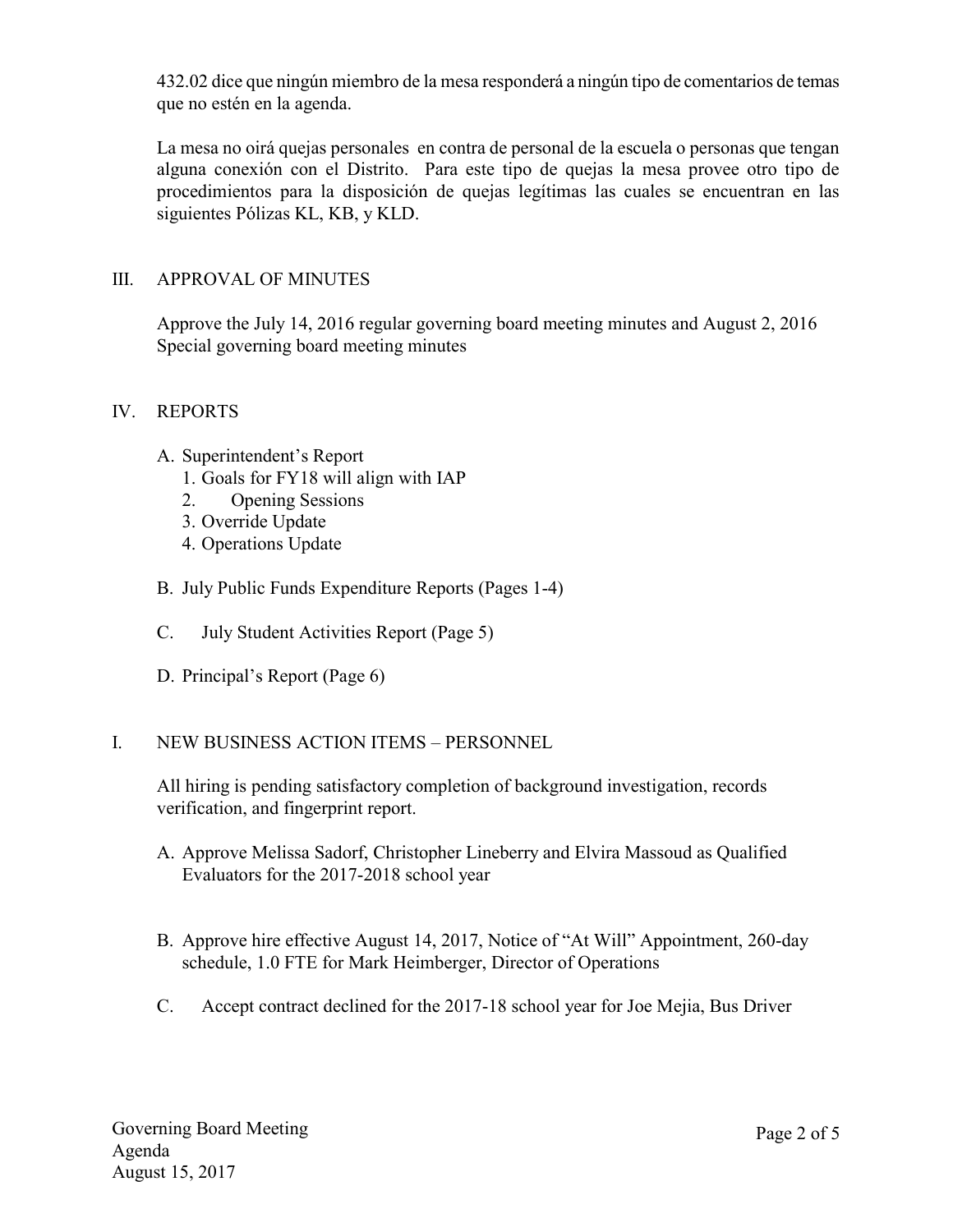- D. Accept resignation for the 2017-18 school year for Naomi Herrera, Teacher, and discuss and take possible action regarding liquidated damages for contract breakage
- E. Approve hire effective August 9, 2017, Notice of "At-Will" Appointment Initial, 189-day schedule, 1.0 FTE for Rachael Luhn, Bus Driver
- F. Accept contract declined for the 2017-18 school year for Azucena Cruz, Health Aide
- G. Approve hire, Part-Time Variable Schedule Teacher Appointment for 2017-18, effective August 4, 2017 for Patricia Lannon, Teacher, not to exceed 0.5 FTE at \$200 daily, prorate for partial days
- H. Approve recension of offer of teacher employment, Initial contract for the 2017-18 school year for Kristopher Kasper due to unsatisfactory background check
- I. Approve hire effective August 9, 2017, Notice of "At-Will" Appointment Initial, 189-day schedule, 1.0 FTE for Natasha Pearson, Instructional Aide
- J. Approve hire effective August 9, 2017, Notice of "At-Will" Appointment Initial, 189-day schedule, >1.0 FTE Part Time Bus Driver: 1. Olga Ibarra, 2. Roshunda Higgins, Health Aide and 3. Dori Diaz
- K. Approve extra duty contract for Maurice Kerckhof, Interim Transportation Director effective July 25, 2017
- L. Approve Teacher on Assignment Contract effective August 4, 2017 from Teacher Appointment Contract for Analise Rodriguez-Valdez for the 2017-18 school year
- M. Approve hire for 2017-18, Notice of Substitute Teacher Appointment: 1. Giles Liddell, and 2. Jennifer Huston
- N. Approve extra duty for the 2017-18 school year for Laura Scavo, STEP programming
- O. Approve hire, 2017-18 Initial Teacher contract, effective August 1, 2017:
- 1. Davina Castro
- 2. Stephonie Martin
- 3. Jacqueline Collins
- P. Approve extra duty contracts for the 2017-18 school year:
- 1. Hermelina Liddell, Gifted Coordinator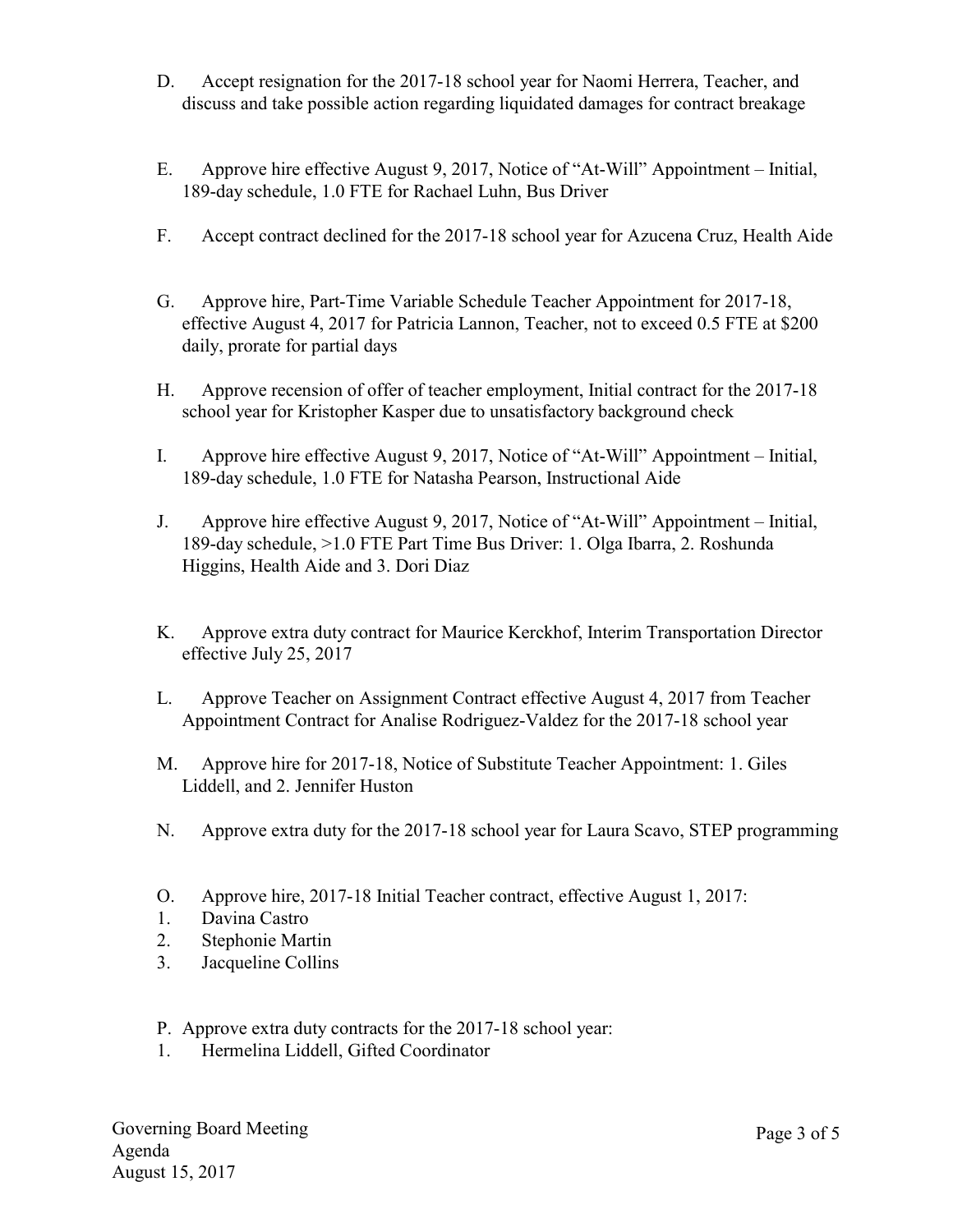## I. NEW BUSINESS ACTION ITEMS – BUSINESS

- A. Ratify approval of payroll vouchers
	- 1. PV1 \$ 8,481.71 2. PV2 \$46,964.28
	- 3. PV3 \$51,628.23
- B. Ratify approval of expense vouchers
	- 1. EV1759 \$19,020.96
	- 2. EV1760 \$12,548.67
	- 3. EV1761 \$117.88
	- 4. EV1762 \$139,480.65
	- 5. EV1802 \$25,844.66
	- 6. EV1803 \$73,554.61
- C. Ratify approval of the 2017-2018 tax rate: Primary 3.5918, Secondary 0.000, Total Tax Rate: 3.5918 (Page 7)
- D. Approve out of state travel for Superintendent to attend the AASA National Conference in Nashville, TN, February  $15 - 17$ , 2018
- E. Discuss ideas for possible bylaw amendments to be submitted to ASBA as part of their annual membership governance process. Action may be taken by the Board. Bylaws changes must be received by ASBA not later than September 15, 2017 and thus discussion is timely. (page 8)
- F. Ratify Superintendent's signature on the Curriculum Articulation Agreement between SESD, CGUHSD, CGESD, Sacaton Elementary SD and Toltec Elementary SD for the 2017-18 school year (Pages 9-10)

#### VII. NEW BUSINESS NON-ACTION ITEMS (Separate Packet)

A. Policy Advisories, first reading:

| 1. PA 567 | Policy Manual and Administrative Regulations - Introduction |
|-----------|-------------------------------------------------------------|
| 2. PA 568 | <b>BDG</b> Board Review of Regulations                      |
| 3. PA 569 | DIE Audits/Financial Monitoring                             |
| 4. PA 570 | DJE Bidding/Purchasing Procedure                            |
| 5. PA 571 | <b>GCCA</b> Professional/Support Staff Sick Leave           |
| 6. PA 572 | <b>GCF-ED Professional Staff Hiring</b>                     |
| 7. PA 573 | <b>EDF-EE Support Staff Hiring</b>                          |
| 8. PA 574 | GDJ Support Staff Assignments and Transfer                  |